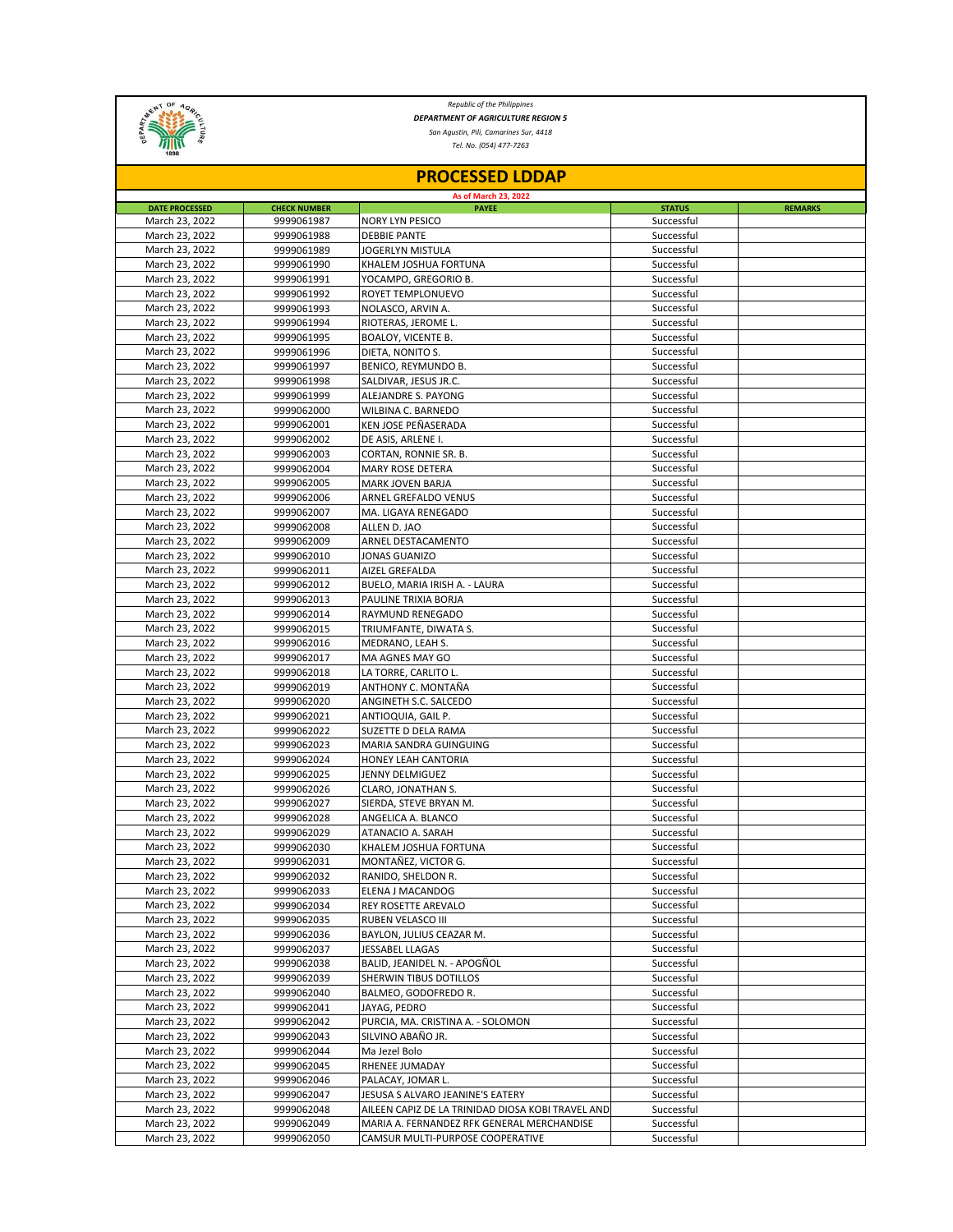| March 23, 2022 | 9999062051 | NAGA GOLDPRINT, INC.              | Successful |  |
|----------------|------------|-----------------------------------|------------|--|
| March 23, 2022 | 9999062052 | RAMON SY SIA BONING'S TRADING     | Successful |  |
|                |            |                                   |            |  |
| March 23, 2022 | 9999062054 | WIBELLE ANN AYAB                  | Successful |  |
| March 23, 2022 | 9999062055 | JOMAR AZADA                       | Successful |  |
| March 23, 2022 | 9999062056 | RONNIE PURISIMA                   | Successful |  |
| March 23, 2022 | 9999062057 | ROBERTO VALENZUELA                | Successful |  |
| March 23, 2022 | 9999062058 | ALVAREZ, ALDRIN ROLDAN            | Successful |  |
| March 23, 2022 | 9999062059 | BALMEO, DENNIS P.                 | Successful |  |
|                |            |                                   |            |  |
| March 23, 2022 | 9999062060 | PALENCIA, RYAN DEL ROSARIO        | Successful |  |
| March 23, 2022 | 9999062061 | BARANDON, CHRISTIAN T.            | Successful |  |
| March 23, 2022 | 9999062062 | DOMINIC L. HUERNO                 | Successful |  |
| March 23, 2022 | 9999062063 | AFANTE, JOMAR C.                  | Successful |  |
| March 23, 2022 | 9999062064 | NIKKO R. SAMAR                    | Successful |  |
|                |            |                                   |            |  |
| March 23, 2022 | 9999062065 | BENJAMIN DELA TORRE CONRADO JR.   | Successful |  |
| March 23, 2022 | 9999062066 | JOVIL MINGUITO                    | Successful |  |
| March 23, 2022 | 9999062067 | <b>VICENTE SANTUA</b>             | Successful |  |
| March 23, 2022 | 9999062068 | <b>PASTOR MINGUITO</b>            | Successful |  |
| March 23, 2022 | 9999062069 | RONALD POLANGI                    | Successful |  |
| March 23, 2022 | 9999062070 | MILAN, ALVIN J.                   | Successful |  |
| March 23, 2022 | 9999062071 | NICOLAS, ARRA NICOLE P. - CRUZAT  | Successful |  |
|                |            |                                   |            |  |
| March 23, 2022 | 9999062072 | SAN BUENAVENTURA, PHOEBE N.       | Successful |  |
| March 23, 2022 | 9999062073 | CACERES, ALEXANDER D.L. JR.       | Successful |  |
| March 23, 2022 | 9999062074 | MAC NICOLE BRITA                  | Successful |  |
| March 23, 2022 | 9999062075 | TRESVALLES, FRANKLIN L.           | Successful |  |
| March 23, 2022 | 9999062076 | BENNY P. OCFEMIA                  | Successful |  |
| March 23, 2022 |            | MAE G. MERINO                     | Successful |  |
|                | 9999062077 |                                   |            |  |
| March 23, 2022 | 9999062078 | RODERICK B. MONREAL               | Successful |  |
| March 23, 2022 | 9999062079 | ALDEN J. BEDIA                    | Successful |  |
| March 23, 2022 | 9999062080 | JOSE B. BUENAVENTE                | Successful |  |
| March 23, 2022 | 9999062081 | JENNYLEN BOBIS REBUTIACO          | Successful |  |
| March 23, 2022 | 9999062082 | VINCENT JOSEPH BUENAFLOR          | Successful |  |
|                |            |                                   |            |  |
| March 23, 2022 | 9999062083 | ELFREN JOHN S. MATRIZ             | Successful |  |
| March 23, 2022 | 9999062084 | JEFREY B. CAPIL                   | Successful |  |
| March 23, 2022 | 9999062085 | LEONEL B. ESPINOLA                | Successful |  |
| March 23, 2022 | 9999062086 | ORLANDO R. MENESES                | Successful |  |
| March 23, 2022 | 9999062087 | DOMINGO L. MOSTOLES               | Successful |  |
| March 23, 2022 | 9999062088 | TUD, MARIEL VERONICA M.           | Successful |  |
|                |            |                                   |            |  |
| March 23, 2022 | 9999062089 | VILLA CACERES HOTEL (ROBIEDO INC) | Successful |  |
| March 23, 2022 | 9999062090 | CRYSTAL ANGEL CATERING SERVICES   | Successful |  |
| March 23, 2022 | 9999062091 | KAYE LANUZO COLLADA               | Successful |  |
| March 23, 2022 | 9999062092 | TUBERON, KATRINA                  | Successful |  |
| March 23, 2022 | 9999062093 | PEDIMONTE, JULIUS CEZAR           | Successful |  |
|                |            |                                   |            |  |
| March 23, 2022 | 9999062094 | <b>SHARMAINE NACARIO</b>          | Successful |  |
| March 23, 2022 | 9999062095 | MA. VERONICA JESUSA NISMAL        | Successful |  |
| March 23, 2022 | 9999062096 | BOTOR, JOHN CHESTER               | Successful |  |
| March 23, 2022 | 9999062097 | MANUEL JOJO T. PRAXIDES           | Successful |  |
| March 23, 2022 | 9999062098 | Pia Felix                         | Successful |  |
| March 23, 2022 | 9999062099 | JORAULYN SARAH BARENA             | Successful |  |
|                |            |                                   |            |  |
| March 23, 2022 | 9999062100 | <b>CAROL HUGO BRITANIA</b>        | Successful |  |
| March 23, 2022 | 9999062101 | PANTE, KAREN                      | Successful |  |
| March 23, 2022 | 9999062102 | BAYDAL, CHERIE                    | Successful |  |
| March 23, 2022 | 9999062103 | LEANNE SHANE PORTUGAL             | Successful |  |
| March 23, 2022 | 9999062104 | ALECK ZEPH B. DE LUNA             | Successful |  |
| March 23, 2022 | 9999062105 |                                   | Successful |  |
|                |            | JOHN OQUIALDA                     |            |  |
| March 23, 2022 | 9999062106 | Christopher Yocampo               | Successful |  |
| March 23, 2022 | 9999062107 | MYRA MOYO                         | Successful |  |
| March 23, 2022 | 9999062108 | DE LOS SANTOS, MICHAEL ANGELO B.  | Successful |  |
| March 23, 2022 | 9999062109 | BAYLON, ANTONIO C.                | Successful |  |
| March 23, 2022 | 9999062110 | EMELITA I ARDINAZO                | Successful |  |
|                | 9999062111 |                                   |            |  |
| March 23, 2022 |            | BORJA, CRISTINA E.                | Successful |  |
| March 23, 2022 | 9999062112 | ORDAS, MARIA VERNA C.             | Successful |  |
| March 23, 2022 | 9999062113 | RAMOS, TEODORICO R.               | Successful |  |
| March 23, 2022 | 9999062114 | SALAZAR, RONNEL B.                | Successful |  |
| March 23, 2022 | 9999062115 | SAN ESTEBAN, SAMUEL A.            | Successful |  |
| March 23, 2022 | 9999062121 | ELGARIO, NORBERT BRYAN S.         | Successful |  |
|                |            |                                   |            |  |
| March 23, 2022 | 9999062122 | <b>KAE PERLAS-BOBIS</b>           | Successful |  |
| March 23, 2022 | 9999062123 | COLLAO, PATROCINIO I B.           | Successful |  |
| March 23, 2022 | 9999062124 | JULIE DELOS SANTOS POBOCAN        | Successful |  |
| March 23, 2022 | 9999062125 | MERCY BALGEMINO                   | Successful |  |
| March 23, 2022 | 9999062126 | RAGAY, ALDEN JESUS D.             | Successful |  |
|                |            |                                   |            |  |
| March 23, 2022 | 9999062127 | SALVINO, NANCY F.                 | Successful |  |
| March 23, 2022 | 9999062128 | KIM JONAH P. BOLIVAR              | Successful |  |